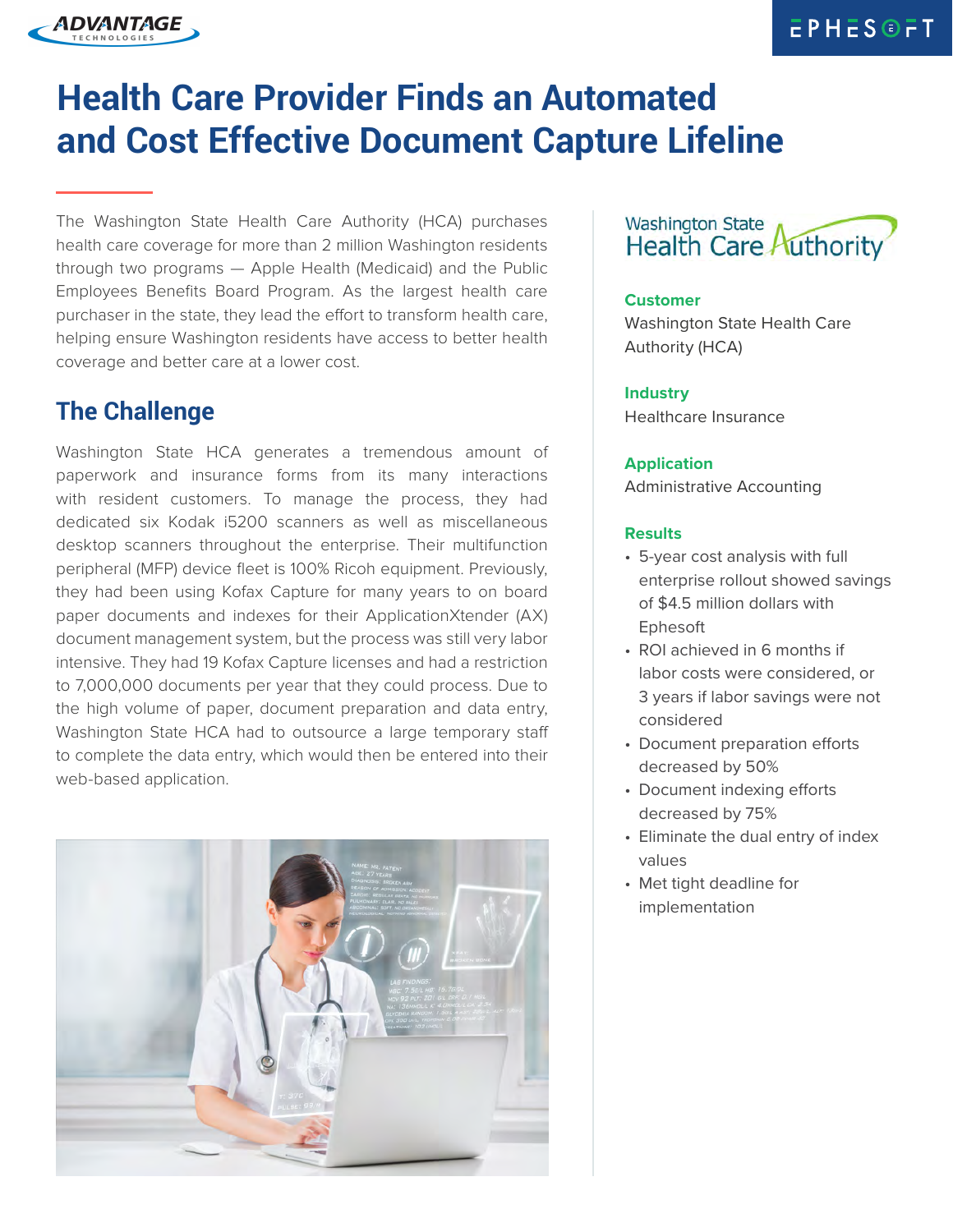## **The Analysis**

The team at Washington State HCA turned to Ricoh for a solution to their inefficient and manually demanding capture processes. "We had a great relationship with Ricoh and knew they could steer us in the right direction – and they did with Ephesoft," said Charles Hooper, Systems Administrator at Washington State HCA. After doing due diligence with an ROI comparison between Ephesoft and Kofax, Washington State HCA selected Ephesoft as their preferred platform.

The ROI comparison painted a picture of tremendous benefits, fast ROI and labor savings for the entire enterprise. In contrast to Kofax Capture, Ephesoft offered unlimited users, unlimited scans and validation stations, uncapped document throughput, a browserbased platform for users and administration, faster and more accurate processing, more advanced tabular data capture and the best OCR recognition results. After crunching the numbers, it was determined ROI could be achieved in 6 months if labor costs were considered, or 3 years if labor savings were not considered. Looking at a 5-year cost analysis with a full enterprise rollout, the savings were well over a staggering \$4.5 million dollars by selecting Ephesoft.

In the selection criteria, the analysis also focused on time savings found for document prep, indexing and data entry. The comparison estimated that by using Ephesoft, the document preparation efforts would decrease by 50% and document indexing efforts would decrease by 75%. In certain departments, future data entry and document upload of paper documents would both be expected to decrease by 95% while there would be no time savings using the competing product.

## **The Solution**

Ephesoft's Professional Services (PS) team was engaged to configure and customize the software starting with one of the Accounting department's applications. The PS team set up the environment and configured the system to import documents through monitoring a shared Universal Naming Convention (UNC) folder and an email address. Ephesoft Transact classifies three types of forms, each of which has 20 variations. Further, the system was customized to extract 10 header/footer fields from two of the document types along with performing three database lookups to populate three fields: first, middle and last names. The platform automatically recognizes the document type and extracts the necessary information or metadata so Washington State HCA could minimize manual data entry and indexing. "The software learns and routes documents to the right department," said Hooper.

"Our primary goals were to reduce paper handling, reduce indexing efforts and eliminate the dual entry of index values to Kofax, AX and other line of business applications. Ephesoft's innovative solution with its patented, machine learning capabilities was configured to learn the many different document types we have as well as populate fields, which make our lives easier," explained Hooper. "Ricoh has been a great technology partner and had experience working with Ephesoft's platform, so it was an easy decision." Now, the process is simplified and the documents are classified and indexed with minimal errors and effort. Hooper reported that the system is gradually processing more and more throughput due to the machine learning functionality.